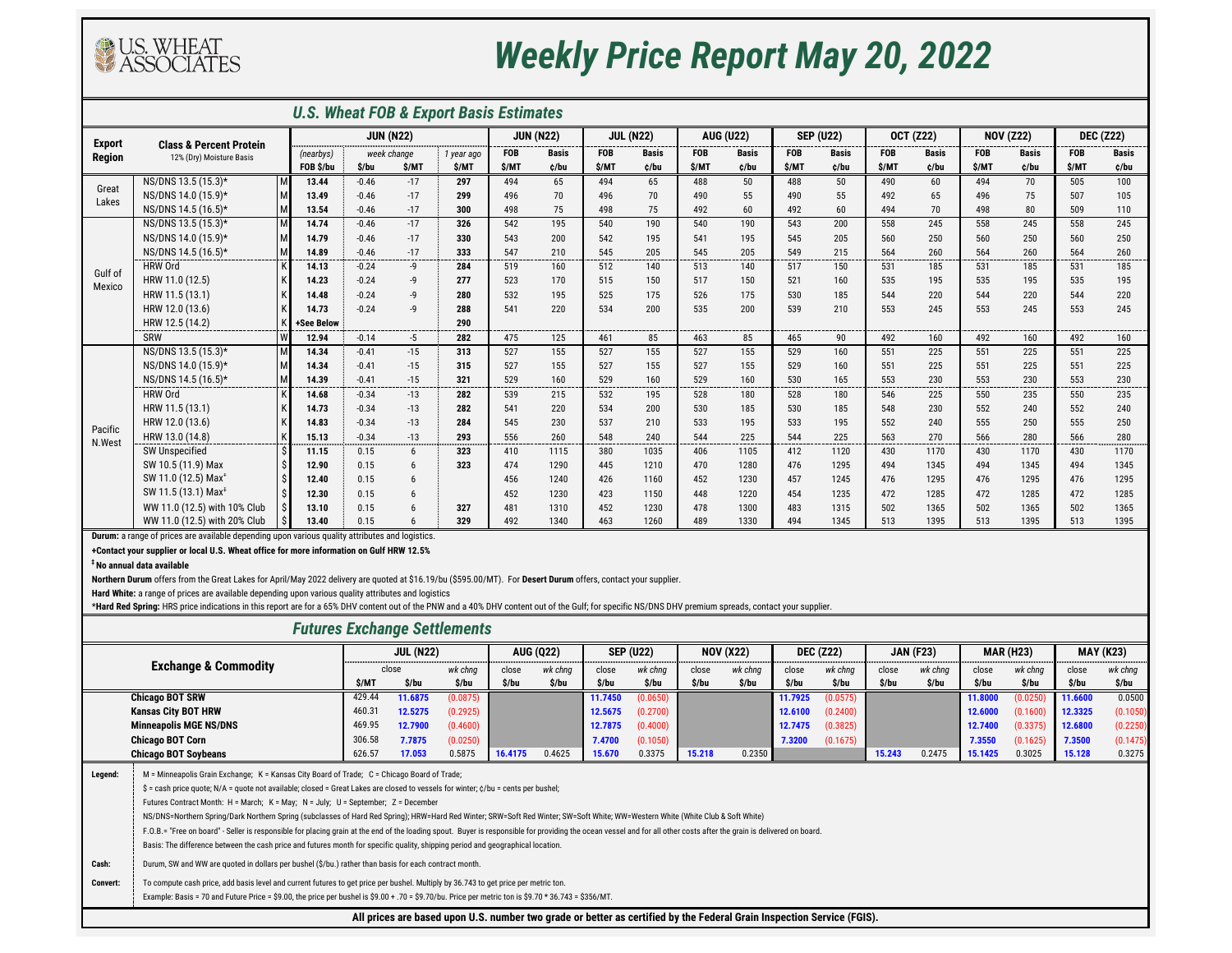The weekly prices as reported by U.S. Wheat Associates are compiled through research from numerous market sources, including U.S. wheat exporters of all classes from various U.S. ports. The prices reported are representati of number two grade and the proteins indicated. **They are not intended to represent offers nor should importers of U.S. wheat rely upon them as such. Additional factors may alter these prices significantly.** 

These factors may include: (1) payment terms (differing from cash against documents which are the terms used in the U.S. Wheat Associates price report); (2) various quality factors, and method of quality certification; (3) (USW prices represent Free on Board and do not include loading rate guarantees, stevedoring costs or other elevator tariff charges); (4) different delivery periods than indicated in monthly prices reported by U.S. Wheat As U.S. Wheat Associates recommends regular contact with exporters of U.S. wheat in order to receive offers representative of your requirements.

| Handy<br>Freight Index**<br>Export<br>Handymax<br>Panamax<br>Grain Freight<br><i>Import</i><br>General<br>25-30 TMT<br>54+ TMT<br>40-46 TMT<br><b>Week Ending</b><br>Region<br>Index<br>Index<br><b>Fixtures</b><br>Region<br>$\overline{27}$<br>U.S. Gulf<br>Mexico (Veracruz)<br>31<br>5/20/2022<br>517.9<br>601.0<br>413<br>U.S. Gulf<br>443<br>W. South America (Peru/Ecu)<br>60<br>5/13/2022<br>510.0<br>597.2<br>U.S. Gulf<br>597.2<br>320<br>S. South America (Chile)<br>76<br>501.6<br>5/6/2022<br>45<br>U.S. Gulf<br>N. South America (Colombia)<br>45<br>46<br>4/29/2022<br>496.7<br>597.2<br>511<br>U.S. Gulf<br>E. South America (Brazil)<br>43<br>495.0<br>597.2<br>470<br>4/22/2022<br>U.S. Gulf<br>West Africa (Nigeria)<br>595.2<br>391<br>64<br>4/14/2022<br>494.7<br>37<br>U.S. Gulf<br>East Mediterranean (Italy)<br>4/8/2022<br>496.1<br>595.2<br>546<br>75<br>U.S. Gulf<br>West Mediterranean (Morocco)<br>497.3<br>599.3<br>4/1/2022<br>510<br>U.S. Gulf<br>Persian Gulf (Iraq)<br>133<br>501.8<br>599.3<br>481<br>3/25/2022<br>U.S. Gulf<br>74<br>504.6<br>601.2<br>433<br>Middle East (Egypt)<br>3/18/2022<br>U.S. Gulf<br>83<br>83<br>3/11/2022<br>488.8<br>576.8<br>499<br>Japan<br><b>Mid Atlantic</b><br>N. South America (Venezuela)<br>44<br>474.3<br>570.7<br>3/4/2022<br>522<br>62<br>471.3<br>566.3<br><b>Mid Atlantic</b><br>West Africa (Nigeria)<br>2/25/2022<br>501<br><b>Mid Atlantic</b><br>465.8<br>565.1<br>490<br>Middle East (Egypt)<br>43<br>2/18/2022<br>$20\,$<br>N. South America (Venezuela)<br>564.1<br>2/11/2022<br>463.3<br>540<br>St. Lawrence<br>Europe/Rotterdam<br>22<br>2/4/2022<br>462.7<br>526.6<br>St. Lawrence<br>404<br>69<br>East Mediterranean (Italy)<br>523<br><b>Great Lakes</b><br>1/28/2022<br>464.6<br>561.4<br>68<br>566.3<br>495<br><b>Great Lakes</b><br>West Mediterranean (Spain)<br>1/21/2022<br>470.7<br>596.3<br>563<br><b>Great Lakes</b><br>Europe/Rotterdam<br>65<br>1/14/2022<br>494.9<br>West Mediterranean (Morocco)<br>69<br>596.3<br>563<br><b>Great Lakes</b><br>1/7/2022<br>494.9<br>60<br>517<br><b>PNW</b><br>W. South America (Peru/Ecu)<br>494.5<br>596.3<br>12/29/2021<br>S. South America (Chile)<br>596.3<br>517<br><b>PNW</b><br>12/24/2021<br>501.6<br>61<br>$50\,$<br>PNW<br>596.3<br>N. South America (Colombia)<br>12/17/2021<br>498.1<br>480<br>Persian Gulf (Iraq)<br>108<br>596.3<br><b>PNW</b><br>12/10/2021<br>501.6<br>517<br>74<br>596.3<br>Middle East (Egypt)<br>12/3/2021<br>499.1<br>484<br><b>PNW</b><br><b>PNW</b><br>East Africa (Djibouti/Mombasa)<br>499.2<br>596.3<br>427<br>46<br>51<br>11/19/2021<br>South Asia (Mal/Indon/Phil/Sing)<br>54<br>11/12/2021<br>521.5<br>624.1<br>530<br>PNW<br>58<br>68<br>523.7<br>449<br><b>PNW</b><br>11/5/2021<br>624.1<br>Taiwan<br>50<br><b>PNW</b><br>South Korea<br>60<br>532.6<br>630.7<br>519<br>10/29/2021<br>547.5<br><b>PNW</b><br>47<br>47<br>630.7<br>515<br>10/22/2021<br>Japan<br>Sources: *Trade representatives and recent shipments, **Maritime Research, Inc., ***Nominal Major Currencies, Federal Reserve Board<br><b>Summary of Foreign Currency Exchange Rates (versus \$1 U.S.)</b><br>Index***<br>EU<br><b>Week Ending</b><br>Argentina<br>Australia<br>Brazil<br>Canada<br>Egypt<br>Russia<br>Japan<br>118.49<br>1.424<br>18.26<br>5/20/22<br>N/A<br>4.864<br>1.285<br>0.948<br>127.8<br>62.22<br>18.29<br>5/13/22<br>121.0<br>117.42<br>1.444<br>5.046<br>1.293<br>0.961<br>129.3<br>64.72<br>5/6/22<br>120.0<br>116.31<br>1.413<br>5.077<br>18.45<br>0.948<br>1.290<br>130.6<br>68.84<br>4/29/22<br>115.32<br>1.412<br>18.47<br>129.5<br>119.6<br>4.942<br>1.283<br>0.946<br>71.72<br>45.17<br>1.285<br>5/20/21<br>110.9<br>5.284<br>1.206<br>15.65<br>0.818<br>108.8<br>73.57<br>5/20/17<br>N/A<br>16.160<br>1.337<br>3.265<br>1.350<br>18.000<br>56.63<br>0.890<br>111.3<br>N/A<br>162.31%<br>10.83%<br>$-7.93%$<br>16.68%<br>17.49%<br>1 year change<br>6.60%<br>15.95%<br>$-15.43%$<br>633.21%<br>6.53%<br>48.97%<br>1.42%<br>5 year change<br>N/A<br>$-4.80%$<br>6.56%<br>14.83%<br>9.86% | <b>Ocean Freight Rate Estimates for Nearby Delivery</b> |  | U.S. dollars/metric ton |  |           |  |
|----------------------------------------------------------------------------------------------------------------------------------------------------------------------------------------------------------------------------------------------------------------------------------------------------------------------------------------------------------------------------------------------------------------------------------------------------------------------------------------------------------------------------------------------------------------------------------------------------------------------------------------------------------------------------------------------------------------------------------------------------------------------------------------------------------------------------------------------------------------------------------------------------------------------------------------------------------------------------------------------------------------------------------------------------------------------------------------------------------------------------------------------------------------------------------------------------------------------------------------------------------------------------------------------------------------------------------------------------------------------------------------------------------------------------------------------------------------------------------------------------------------------------------------------------------------------------------------------------------------------------------------------------------------------------------------------------------------------------------------------------------------------------------------------------------------------------------------------------------------------------------------------------------------------------------------------------------------------------------------------------------------------------------------------------------------------------------------------------------------------------------------------------------------------------------------------------------------------------------------------------------------------------------------------------------------------------------------------------------------------------------------------------------------------------------------------------------------------------------------------------------------------------------------------------------------------------------------------------------------------------------------------------------------------------------------------------------------------------------------------------------------------------------------------------------------------------------------------------------------------------------------------------------------------------------------------------------------------------------------------------------------------------------------------------------------------------------------------------------------------------------------------------------------------------------------------------------------------------------------------------------------------------------------------------------------------------------------------------------------------------------------------------------------------------------------------------------------------------------------------------------------------------------------------------------------------------------------------------------------------------------------------------------------------------------------------------------------------------------------------------------------------------------------------------------------------------------------------------------------------------------------------------------------------------------------------------------------------------------------------------------------------------------------------------------------------------------|---------------------------------------------------------|--|-------------------------|--|-----------|--|
|                                                                                                                                                                                                                                                                                                                                                                                                                                                                                                                                                                                                                                                                                                                                                                                                                                                                                                                                                                                                                                                                                                                                                                                                                                                                                                                                                                                                                                                                                                                                                                                                                                                                                                                                                                                                                                                                                                                                                                                                                                                                                                                                                                                                                                                                                                                                                                                                                                                                                                                                                                                                                                                                                                                                                                                                                                                                                                                                                                                                                                                                                                                                                                                                                                                                                                                                                                                                                                                                                                                                                                                                                                                                                                                                                                                                                                                                                                                                                                                                                                                                                  |                                                         |  |                         |  | Number of |  |
|                                                                                                                                                                                                                                                                                                                                                                                                                                                                                                                                                                                                                                                                                                                                                                                                                                                                                                                                                                                                                                                                                                                                                                                                                                                                                                                                                                                                                                                                                                                                                                                                                                                                                                                                                                                                                                                                                                                                                                                                                                                                                                                                                                                                                                                                                                                                                                                                                                                                                                                                                                                                                                                                                                                                                                                                                                                                                                                                                                                                                                                                                                                                                                                                                                                                                                                                                                                                                                                                                                                                                                                                                                                                                                                                                                                                                                                                                                                                                                                                                                                                                  |                                                         |  |                         |  |           |  |
|                                                                                                                                                                                                                                                                                                                                                                                                                                                                                                                                                                                                                                                                                                                                                                                                                                                                                                                                                                                                                                                                                                                                                                                                                                                                                                                                                                                                                                                                                                                                                                                                                                                                                                                                                                                                                                                                                                                                                                                                                                                                                                                                                                                                                                                                                                                                                                                                                                                                                                                                                                                                                                                                                                                                                                                                                                                                                                                                                                                                                                                                                                                                                                                                                                                                                                                                                                                                                                                                                                                                                                                                                                                                                                                                                                                                                                                                                                                                                                                                                                                                                  |                                                         |  |                         |  |           |  |
|                                                                                                                                                                                                                                                                                                                                                                                                                                                                                                                                                                                                                                                                                                                                                                                                                                                                                                                                                                                                                                                                                                                                                                                                                                                                                                                                                                                                                                                                                                                                                                                                                                                                                                                                                                                                                                                                                                                                                                                                                                                                                                                                                                                                                                                                                                                                                                                                                                                                                                                                                                                                                                                                                                                                                                                                                                                                                                                                                                                                                                                                                                                                                                                                                                                                                                                                                                                                                                                                                                                                                                                                                                                                                                                                                                                                                                                                                                                                                                                                                                                                                  |                                                         |  |                         |  |           |  |
|                                                                                                                                                                                                                                                                                                                                                                                                                                                                                                                                                                                                                                                                                                                                                                                                                                                                                                                                                                                                                                                                                                                                                                                                                                                                                                                                                                                                                                                                                                                                                                                                                                                                                                                                                                                                                                                                                                                                                                                                                                                                                                                                                                                                                                                                                                                                                                                                                                                                                                                                                                                                                                                                                                                                                                                                                                                                                                                                                                                                                                                                                                                                                                                                                                                                                                                                                                                                                                                                                                                                                                                                                                                                                                                                                                                                                                                                                                                                                                                                                                                                                  |                                                         |  |                         |  |           |  |
|                                                                                                                                                                                                                                                                                                                                                                                                                                                                                                                                                                                                                                                                                                                                                                                                                                                                                                                                                                                                                                                                                                                                                                                                                                                                                                                                                                                                                                                                                                                                                                                                                                                                                                                                                                                                                                                                                                                                                                                                                                                                                                                                                                                                                                                                                                                                                                                                                                                                                                                                                                                                                                                                                                                                                                                                                                                                                                                                                                                                                                                                                                                                                                                                                                                                                                                                                                                                                                                                                                                                                                                                                                                                                                                                                                                                                                                                                                                                                                                                                                                                                  |                                                         |  |                         |  |           |  |
|                                                                                                                                                                                                                                                                                                                                                                                                                                                                                                                                                                                                                                                                                                                                                                                                                                                                                                                                                                                                                                                                                                                                                                                                                                                                                                                                                                                                                                                                                                                                                                                                                                                                                                                                                                                                                                                                                                                                                                                                                                                                                                                                                                                                                                                                                                                                                                                                                                                                                                                                                                                                                                                                                                                                                                                                                                                                                                                                                                                                                                                                                                                                                                                                                                                                                                                                                                                                                                                                                                                                                                                                                                                                                                                                                                                                                                                                                                                                                                                                                                                                                  |                                                         |  |                         |  |           |  |
|                                                                                                                                                                                                                                                                                                                                                                                                                                                                                                                                                                                                                                                                                                                                                                                                                                                                                                                                                                                                                                                                                                                                                                                                                                                                                                                                                                                                                                                                                                                                                                                                                                                                                                                                                                                                                                                                                                                                                                                                                                                                                                                                                                                                                                                                                                                                                                                                                                                                                                                                                                                                                                                                                                                                                                                                                                                                                                                                                                                                                                                                                                                                                                                                                                                                                                                                                                                                                                                                                                                                                                                                                                                                                                                                                                                                                                                                                                                                                                                                                                                                                  |                                                         |  |                         |  |           |  |
|                                                                                                                                                                                                                                                                                                                                                                                                                                                                                                                                                                                                                                                                                                                                                                                                                                                                                                                                                                                                                                                                                                                                                                                                                                                                                                                                                                                                                                                                                                                                                                                                                                                                                                                                                                                                                                                                                                                                                                                                                                                                                                                                                                                                                                                                                                                                                                                                                                                                                                                                                                                                                                                                                                                                                                                                                                                                                                                                                                                                                                                                                                                                                                                                                                                                                                                                                                                                                                                                                                                                                                                                                                                                                                                                                                                                                                                                                                                                                                                                                                                                                  |                                                         |  |                         |  |           |  |
|                                                                                                                                                                                                                                                                                                                                                                                                                                                                                                                                                                                                                                                                                                                                                                                                                                                                                                                                                                                                                                                                                                                                                                                                                                                                                                                                                                                                                                                                                                                                                                                                                                                                                                                                                                                                                                                                                                                                                                                                                                                                                                                                                                                                                                                                                                                                                                                                                                                                                                                                                                                                                                                                                                                                                                                                                                                                                                                                                                                                                                                                                                                                                                                                                                                                                                                                                                                                                                                                                                                                                                                                                                                                                                                                                                                                                                                                                                                                                                                                                                                                                  |                                                         |  |                         |  |           |  |
|                                                                                                                                                                                                                                                                                                                                                                                                                                                                                                                                                                                                                                                                                                                                                                                                                                                                                                                                                                                                                                                                                                                                                                                                                                                                                                                                                                                                                                                                                                                                                                                                                                                                                                                                                                                                                                                                                                                                                                                                                                                                                                                                                                                                                                                                                                                                                                                                                                                                                                                                                                                                                                                                                                                                                                                                                                                                                                                                                                                                                                                                                                                                                                                                                                                                                                                                                                                                                                                                                                                                                                                                                                                                                                                                                                                                                                                                                                                                                                                                                                                                                  |                                                         |  |                         |  |           |  |
|                                                                                                                                                                                                                                                                                                                                                                                                                                                                                                                                                                                                                                                                                                                                                                                                                                                                                                                                                                                                                                                                                                                                                                                                                                                                                                                                                                                                                                                                                                                                                                                                                                                                                                                                                                                                                                                                                                                                                                                                                                                                                                                                                                                                                                                                                                                                                                                                                                                                                                                                                                                                                                                                                                                                                                                                                                                                                                                                                                                                                                                                                                                                                                                                                                                                                                                                                                                                                                                                                                                                                                                                                                                                                                                                                                                                                                                                                                                                                                                                                                                                                  |                                                         |  |                         |  |           |  |
|                                                                                                                                                                                                                                                                                                                                                                                                                                                                                                                                                                                                                                                                                                                                                                                                                                                                                                                                                                                                                                                                                                                                                                                                                                                                                                                                                                                                                                                                                                                                                                                                                                                                                                                                                                                                                                                                                                                                                                                                                                                                                                                                                                                                                                                                                                                                                                                                                                                                                                                                                                                                                                                                                                                                                                                                                                                                                                                                                                                                                                                                                                                                                                                                                                                                                                                                                                                                                                                                                                                                                                                                                                                                                                                                                                                                                                                                                                                                                                                                                                                                                  |                                                         |  |                         |  |           |  |
|                                                                                                                                                                                                                                                                                                                                                                                                                                                                                                                                                                                                                                                                                                                                                                                                                                                                                                                                                                                                                                                                                                                                                                                                                                                                                                                                                                                                                                                                                                                                                                                                                                                                                                                                                                                                                                                                                                                                                                                                                                                                                                                                                                                                                                                                                                                                                                                                                                                                                                                                                                                                                                                                                                                                                                                                                                                                                                                                                                                                                                                                                                                                                                                                                                                                                                                                                                                                                                                                                                                                                                                                                                                                                                                                                                                                                                                                                                                                                                                                                                                                                  |                                                         |  |                         |  |           |  |
|                                                                                                                                                                                                                                                                                                                                                                                                                                                                                                                                                                                                                                                                                                                                                                                                                                                                                                                                                                                                                                                                                                                                                                                                                                                                                                                                                                                                                                                                                                                                                                                                                                                                                                                                                                                                                                                                                                                                                                                                                                                                                                                                                                                                                                                                                                                                                                                                                                                                                                                                                                                                                                                                                                                                                                                                                                                                                                                                                                                                                                                                                                                                                                                                                                                                                                                                                                                                                                                                                                                                                                                                                                                                                                                                                                                                                                                                                                                                                                                                                                                                                  |                                                         |  |                         |  |           |  |
|                                                                                                                                                                                                                                                                                                                                                                                                                                                                                                                                                                                                                                                                                                                                                                                                                                                                                                                                                                                                                                                                                                                                                                                                                                                                                                                                                                                                                                                                                                                                                                                                                                                                                                                                                                                                                                                                                                                                                                                                                                                                                                                                                                                                                                                                                                                                                                                                                                                                                                                                                                                                                                                                                                                                                                                                                                                                                                                                                                                                                                                                                                                                                                                                                                                                                                                                                                                                                                                                                                                                                                                                                                                                                                                                                                                                                                                                                                                                                                                                                                                                                  |                                                         |  |                         |  |           |  |
|                                                                                                                                                                                                                                                                                                                                                                                                                                                                                                                                                                                                                                                                                                                                                                                                                                                                                                                                                                                                                                                                                                                                                                                                                                                                                                                                                                                                                                                                                                                                                                                                                                                                                                                                                                                                                                                                                                                                                                                                                                                                                                                                                                                                                                                                                                                                                                                                                                                                                                                                                                                                                                                                                                                                                                                                                                                                                                                                                                                                                                                                                                                                                                                                                                                                                                                                                                                                                                                                                                                                                                                                                                                                                                                                                                                                                                                                                                                                                                                                                                                                                  |                                                         |  |                         |  |           |  |
|                                                                                                                                                                                                                                                                                                                                                                                                                                                                                                                                                                                                                                                                                                                                                                                                                                                                                                                                                                                                                                                                                                                                                                                                                                                                                                                                                                                                                                                                                                                                                                                                                                                                                                                                                                                                                                                                                                                                                                                                                                                                                                                                                                                                                                                                                                                                                                                                                                                                                                                                                                                                                                                                                                                                                                                                                                                                                                                                                                                                                                                                                                                                                                                                                                                                                                                                                                                                                                                                                                                                                                                                                                                                                                                                                                                                                                                                                                                                                                                                                                                                                  |                                                         |  |                         |  |           |  |
|                                                                                                                                                                                                                                                                                                                                                                                                                                                                                                                                                                                                                                                                                                                                                                                                                                                                                                                                                                                                                                                                                                                                                                                                                                                                                                                                                                                                                                                                                                                                                                                                                                                                                                                                                                                                                                                                                                                                                                                                                                                                                                                                                                                                                                                                                                                                                                                                                                                                                                                                                                                                                                                                                                                                                                                                                                                                                                                                                                                                                                                                                                                                                                                                                                                                                                                                                                                                                                                                                                                                                                                                                                                                                                                                                                                                                                                                                                                                                                                                                                                                                  |                                                         |  |                         |  |           |  |
|                                                                                                                                                                                                                                                                                                                                                                                                                                                                                                                                                                                                                                                                                                                                                                                                                                                                                                                                                                                                                                                                                                                                                                                                                                                                                                                                                                                                                                                                                                                                                                                                                                                                                                                                                                                                                                                                                                                                                                                                                                                                                                                                                                                                                                                                                                                                                                                                                                                                                                                                                                                                                                                                                                                                                                                                                                                                                                                                                                                                                                                                                                                                                                                                                                                                                                                                                                                                                                                                                                                                                                                                                                                                                                                                                                                                                                                                                                                                                                                                                                                                                  |                                                         |  |                         |  |           |  |
|                                                                                                                                                                                                                                                                                                                                                                                                                                                                                                                                                                                                                                                                                                                                                                                                                                                                                                                                                                                                                                                                                                                                                                                                                                                                                                                                                                                                                                                                                                                                                                                                                                                                                                                                                                                                                                                                                                                                                                                                                                                                                                                                                                                                                                                                                                                                                                                                                                                                                                                                                                                                                                                                                                                                                                                                                                                                                                                                                                                                                                                                                                                                                                                                                                                                                                                                                                                                                                                                                                                                                                                                                                                                                                                                                                                                                                                                                                                                                                                                                                                                                  |                                                         |  |                         |  |           |  |
|                                                                                                                                                                                                                                                                                                                                                                                                                                                                                                                                                                                                                                                                                                                                                                                                                                                                                                                                                                                                                                                                                                                                                                                                                                                                                                                                                                                                                                                                                                                                                                                                                                                                                                                                                                                                                                                                                                                                                                                                                                                                                                                                                                                                                                                                                                                                                                                                                                                                                                                                                                                                                                                                                                                                                                                                                                                                                                                                                                                                                                                                                                                                                                                                                                                                                                                                                                                                                                                                                                                                                                                                                                                                                                                                                                                                                                                                                                                                                                                                                                                                                  |                                                         |  |                         |  |           |  |
|                                                                                                                                                                                                                                                                                                                                                                                                                                                                                                                                                                                                                                                                                                                                                                                                                                                                                                                                                                                                                                                                                                                                                                                                                                                                                                                                                                                                                                                                                                                                                                                                                                                                                                                                                                                                                                                                                                                                                                                                                                                                                                                                                                                                                                                                                                                                                                                                                                                                                                                                                                                                                                                                                                                                                                                                                                                                                                                                                                                                                                                                                                                                                                                                                                                                                                                                                                                                                                                                                                                                                                                                                                                                                                                                                                                                                                                                                                                                                                                                                                                                                  |                                                         |  |                         |  |           |  |
|                                                                                                                                                                                                                                                                                                                                                                                                                                                                                                                                                                                                                                                                                                                                                                                                                                                                                                                                                                                                                                                                                                                                                                                                                                                                                                                                                                                                                                                                                                                                                                                                                                                                                                                                                                                                                                                                                                                                                                                                                                                                                                                                                                                                                                                                                                                                                                                                                                                                                                                                                                                                                                                                                                                                                                                                                                                                                                                                                                                                                                                                                                                                                                                                                                                                                                                                                                                                                                                                                                                                                                                                                                                                                                                                                                                                                                                                                                                                                                                                                                                                                  |                                                         |  |                         |  |           |  |
|                                                                                                                                                                                                                                                                                                                                                                                                                                                                                                                                                                                                                                                                                                                                                                                                                                                                                                                                                                                                                                                                                                                                                                                                                                                                                                                                                                                                                                                                                                                                                                                                                                                                                                                                                                                                                                                                                                                                                                                                                                                                                                                                                                                                                                                                                                                                                                                                                                                                                                                                                                                                                                                                                                                                                                                                                                                                                                                                                                                                                                                                                                                                                                                                                                                                                                                                                                                                                                                                                                                                                                                                                                                                                                                                                                                                                                                                                                                                                                                                                                                                                  |                                                         |  |                         |  |           |  |
|                                                                                                                                                                                                                                                                                                                                                                                                                                                                                                                                                                                                                                                                                                                                                                                                                                                                                                                                                                                                                                                                                                                                                                                                                                                                                                                                                                                                                                                                                                                                                                                                                                                                                                                                                                                                                                                                                                                                                                                                                                                                                                                                                                                                                                                                                                                                                                                                                                                                                                                                                                                                                                                                                                                                                                                                                                                                                                                                                                                                                                                                                                                                                                                                                                                                                                                                                                                                                                                                                                                                                                                                                                                                                                                                                                                                                                                                                                                                                                                                                                                                                  |                                                         |  |                         |  |           |  |
|                                                                                                                                                                                                                                                                                                                                                                                                                                                                                                                                                                                                                                                                                                                                                                                                                                                                                                                                                                                                                                                                                                                                                                                                                                                                                                                                                                                                                                                                                                                                                                                                                                                                                                                                                                                                                                                                                                                                                                                                                                                                                                                                                                                                                                                                                                                                                                                                                                                                                                                                                                                                                                                                                                                                                                                                                                                                                                                                                                                                                                                                                                                                                                                                                                                                                                                                                                                                                                                                                                                                                                                                                                                                                                                                                                                                                                                                                                                                                                                                                                                                                  |                                                         |  |                         |  |           |  |
|                                                                                                                                                                                                                                                                                                                                                                                                                                                                                                                                                                                                                                                                                                                                                                                                                                                                                                                                                                                                                                                                                                                                                                                                                                                                                                                                                                                                                                                                                                                                                                                                                                                                                                                                                                                                                                                                                                                                                                                                                                                                                                                                                                                                                                                                                                                                                                                                                                                                                                                                                                                                                                                                                                                                                                                                                                                                                                                                                                                                                                                                                                                                                                                                                                                                                                                                                                                                                                                                                                                                                                                                                                                                                                                                                                                                                                                                                                                                                                                                                                                                                  |                                                         |  |                         |  |           |  |
|                                                                                                                                                                                                                                                                                                                                                                                                                                                                                                                                                                                                                                                                                                                                                                                                                                                                                                                                                                                                                                                                                                                                                                                                                                                                                                                                                                                                                                                                                                                                                                                                                                                                                                                                                                                                                                                                                                                                                                                                                                                                                                                                                                                                                                                                                                                                                                                                                                                                                                                                                                                                                                                                                                                                                                                                                                                                                                                                                                                                                                                                                                                                                                                                                                                                                                                                                                                                                                                                                                                                                                                                                                                                                                                                                                                                                                                                                                                                                                                                                                                                                  |                                                         |  |                         |  |           |  |
|                                                                                                                                                                                                                                                                                                                                                                                                                                                                                                                                                                                                                                                                                                                                                                                                                                                                                                                                                                                                                                                                                                                                                                                                                                                                                                                                                                                                                                                                                                                                                                                                                                                                                                                                                                                                                                                                                                                                                                                                                                                                                                                                                                                                                                                                                                                                                                                                                                                                                                                                                                                                                                                                                                                                                                                                                                                                                                                                                                                                                                                                                                                                                                                                                                                                                                                                                                                                                                                                                                                                                                                                                                                                                                                                                                                                                                                                                                                                                                                                                                                                                  |                                                         |  |                         |  |           |  |
|                                                                                                                                                                                                                                                                                                                                                                                                                                                                                                                                                                                                                                                                                                                                                                                                                                                                                                                                                                                                                                                                                                                                                                                                                                                                                                                                                                                                                                                                                                                                                                                                                                                                                                                                                                                                                                                                                                                                                                                                                                                                                                                                                                                                                                                                                                                                                                                                                                                                                                                                                                                                                                                                                                                                                                                                                                                                                                                                                                                                                                                                                                                                                                                                                                                                                                                                                                                                                                                                                                                                                                                                                                                                                                                                                                                                                                                                                                                                                                                                                                                                                  |                                                         |  |                         |  |           |  |
|                                                                                                                                                                                                                                                                                                                                                                                                                                                                                                                                                                                                                                                                                                                                                                                                                                                                                                                                                                                                                                                                                                                                                                                                                                                                                                                                                                                                                                                                                                                                                                                                                                                                                                                                                                                                                                                                                                                                                                                                                                                                                                                                                                                                                                                                                                                                                                                                                                                                                                                                                                                                                                                                                                                                                                                                                                                                                                                                                                                                                                                                                                                                                                                                                                                                                                                                                                                                                                                                                                                                                                                                                                                                                                                                                                                                                                                                                                                                                                                                                                                                                  |                                                         |  |                         |  |           |  |
|                                                                                                                                                                                                                                                                                                                                                                                                                                                                                                                                                                                                                                                                                                                                                                                                                                                                                                                                                                                                                                                                                                                                                                                                                                                                                                                                                                                                                                                                                                                                                                                                                                                                                                                                                                                                                                                                                                                                                                                                                                                                                                                                                                                                                                                                                                                                                                                                                                                                                                                                                                                                                                                                                                                                                                                                                                                                                                                                                                                                                                                                                                                                                                                                                                                                                                                                                                                                                                                                                                                                                                                                                                                                                                                                                                                                                                                                                                                                                                                                                                                                                  |                                                         |  |                         |  |           |  |
|                                                                                                                                                                                                                                                                                                                                                                                                                                                                                                                                                                                                                                                                                                                                                                                                                                                                                                                                                                                                                                                                                                                                                                                                                                                                                                                                                                                                                                                                                                                                                                                                                                                                                                                                                                                                                                                                                                                                                                                                                                                                                                                                                                                                                                                                                                                                                                                                                                                                                                                                                                                                                                                                                                                                                                                                                                                                                                                                                                                                                                                                                                                                                                                                                                                                                                                                                                                                                                                                                                                                                                                                                                                                                                                                                                                                                                                                                                                                                                                                                                                                                  |                                                         |  |                         |  |           |  |
|                                                                                                                                                                                                                                                                                                                                                                                                                                                                                                                                                                                                                                                                                                                                                                                                                                                                                                                                                                                                                                                                                                                                                                                                                                                                                                                                                                                                                                                                                                                                                                                                                                                                                                                                                                                                                                                                                                                                                                                                                                                                                                                                                                                                                                                                                                                                                                                                                                                                                                                                                                                                                                                                                                                                                                                                                                                                                                                                                                                                                                                                                                                                                                                                                                                                                                                                                                                                                                                                                                                                                                                                                                                                                                                                                                                                                                                                                                                                                                                                                                                                                  |                                                         |  |                         |  |           |  |
|                                                                                                                                                                                                                                                                                                                                                                                                                                                                                                                                                                                                                                                                                                                                                                                                                                                                                                                                                                                                                                                                                                                                                                                                                                                                                                                                                                                                                                                                                                                                                                                                                                                                                                                                                                                                                                                                                                                                                                                                                                                                                                                                                                                                                                                                                                                                                                                                                                                                                                                                                                                                                                                                                                                                                                                                                                                                                                                                                                                                                                                                                                                                                                                                                                                                                                                                                                                                                                                                                                                                                                                                                                                                                                                                                                                                                                                                                                                                                                                                                                                                                  |                                                         |  |                         |  |           |  |
|                                                                                                                                                                                                                                                                                                                                                                                                                                                                                                                                                                                                                                                                                                                                                                                                                                                                                                                                                                                                                                                                                                                                                                                                                                                                                                                                                                                                                                                                                                                                                                                                                                                                                                                                                                                                                                                                                                                                                                                                                                                                                                                                                                                                                                                                                                                                                                                                                                                                                                                                                                                                                                                                                                                                                                                                                                                                                                                                                                                                                                                                                                                                                                                                                                                                                                                                                                                                                                                                                                                                                                                                                                                                                                                                                                                                                                                                                                                                                                                                                                                                                  |                                                         |  |                         |  |           |  |
|                                                                                                                                                                                                                                                                                                                                                                                                                                                                                                                                                                                                                                                                                                                                                                                                                                                                                                                                                                                                                                                                                                                                                                                                                                                                                                                                                                                                                                                                                                                                                                                                                                                                                                                                                                                                                                                                                                                                                                                                                                                                                                                                                                                                                                                                                                                                                                                                                                                                                                                                                                                                                                                                                                                                                                                                                                                                                                                                                                                                                                                                                                                                                                                                                                                                                                                                                                                                                                                                                                                                                                                                                                                                                                                                                                                                                                                                                                                                                                                                                                                                                  |                                                         |  |                         |  |           |  |
|                                                                                                                                                                                                                                                                                                                                                                                                                                                                                                                                                                                                                                                                                                                                                                                                                                                                                                                                                                                                                                                                                                                                                                                                                                                                                                                                                                                                                                                                                                                                                                                                                                                                                                                                                                                                                                                                                                                                                                                                                                                                                                                                                                                                                                                                                                                                                                                                                                                                                                                                                                                                                                                                                                                                                                                                                                                                                                                                                                                                                                                                                                                                                                                                                                                                                                                                                                                                                                                                                                                                                                                                                                                                                                                                                                                                                                                                                                                                                                                                                                                                                  |                                                         |  |                         |  |           |  |
|                                                                                                                                                                                                                                                                                                                                                                                                                                                                                                                                                                                                                                                                                                                                                                                                                                                                                                                                                                                                                                                                                                                                                                                                                                                                                                                                                                                                                                                                                                                                                                                                                                                                                                                                                                                                                                                                                                                                                                                                                                                                                                                                                                                                                                                                                                                                                                                                                                                                                                                                                                                                                                                                                                                                                                                                                                                                                                                                                                                                                                                                                                                                                                                                                                                                                                                                                                                                                                                                                                                                                                                                                                                                                                                                                                                                                                                                                                                                                                                                                                                                                  |                                                         |  |                         |  |           |  |
|                                                                                                                                                                                                                                                                                                                                                                                                                                                                                                                                                                                                                                                                                                                                                                                                                                                                                                                                                                                                                                                                                                                                                                                                                                                                                                                                                                                                                                                                                                                                                                                                                                                                                                                                                                                                                                                                                                                                                                                                                                                                                                                                                                                                                                                                                                                                                                                                                                                                                                                                                                                                                                                                                                                                                                                                                                                                                                                                                                                                                                                                                                                                                                                                                                                                                                                                                                                                                                                                                                                                                                                                                                                                                                                                                                                                                                                                                                                                                                                                                                                                                  |                                                         |  |                         |  |           |  |
|                                                                                                                                                                                                                                                                                                                                                                                                                                                                                                                                                                                                                                                                                                                                                                                                                                                                                                                                                                                                                                                                                                                                                                                                                                                                                                                                                                                                                                                                                                                                                                                                                                                                                                                                                                                                                                                                                                                                                                                                                                                                                                                                                                                                                                                                                                                                                                                                                                                                                                                                                                                                                                                                                                                                                                                                                                                                                                                                                                                                                                                                                                                                                                                                                                                                                                                                                                                                                                                                                                                                                                                                                                                                                                                                                                                                                                                                                                                                                                                                                                                                                  |                                                         |  |                         |  |           |  |
|                                                                                                                                                                                                                                                                                                                                                                                                                                                                                                                                                                                                                                                                                                                                                                                                                                                                                                                                                                                                                                                                                                                                                                                                                                                                                                                                                                                                                                                                                                                                                                                                                                                                                                                                                                                                                                                                                                                                                                                                                                                                                                                                                                                                                                                                                                                                                                                                                                                                                                                                                                                                                                                                                                                                                                                                                                                                                                                                                                                                                                                                                                                                                                                                                                                                                                                                                                                                                                                                                                                                                                                                                                                                                                                                                                                                                                                                                                                                                                                                                                                                                  |                                                         |  |                         |  |           |  |
|                                                                                                                                                                                                                                                                                                                                                                                                                                                                                                                                                                                                                                                                                                                                                                                                                                                                                                                                                                                                                                                                                                                                                                                                                                                                                                                                                                                                                                                                                                                                                                                                                                                                                                                                                                                                                                                                                                                                                                                                                                                                                                                                                                                                                                                                                                                                                                                                                                                                                                                                                                                                                                                                                                                                                                                                                                                                                                                                                                                                                                                                                                                                                                                                                                                                                                                                                                                                                                                                                                                                                                                                                                                                                                                                                                                                                                                                                                                                                                                                                                                                                  |                                                         |  |                         |  |           |  |

This contact will allow importers to review contract terms and better understand the U.S. grading system, role and function of the Federal Grain Inspection Service (FGIS).

Contact: For questions, please contact Michael Anderson at manderson@uswheat.org.



## *Weekly Price Report May 20, 2022*

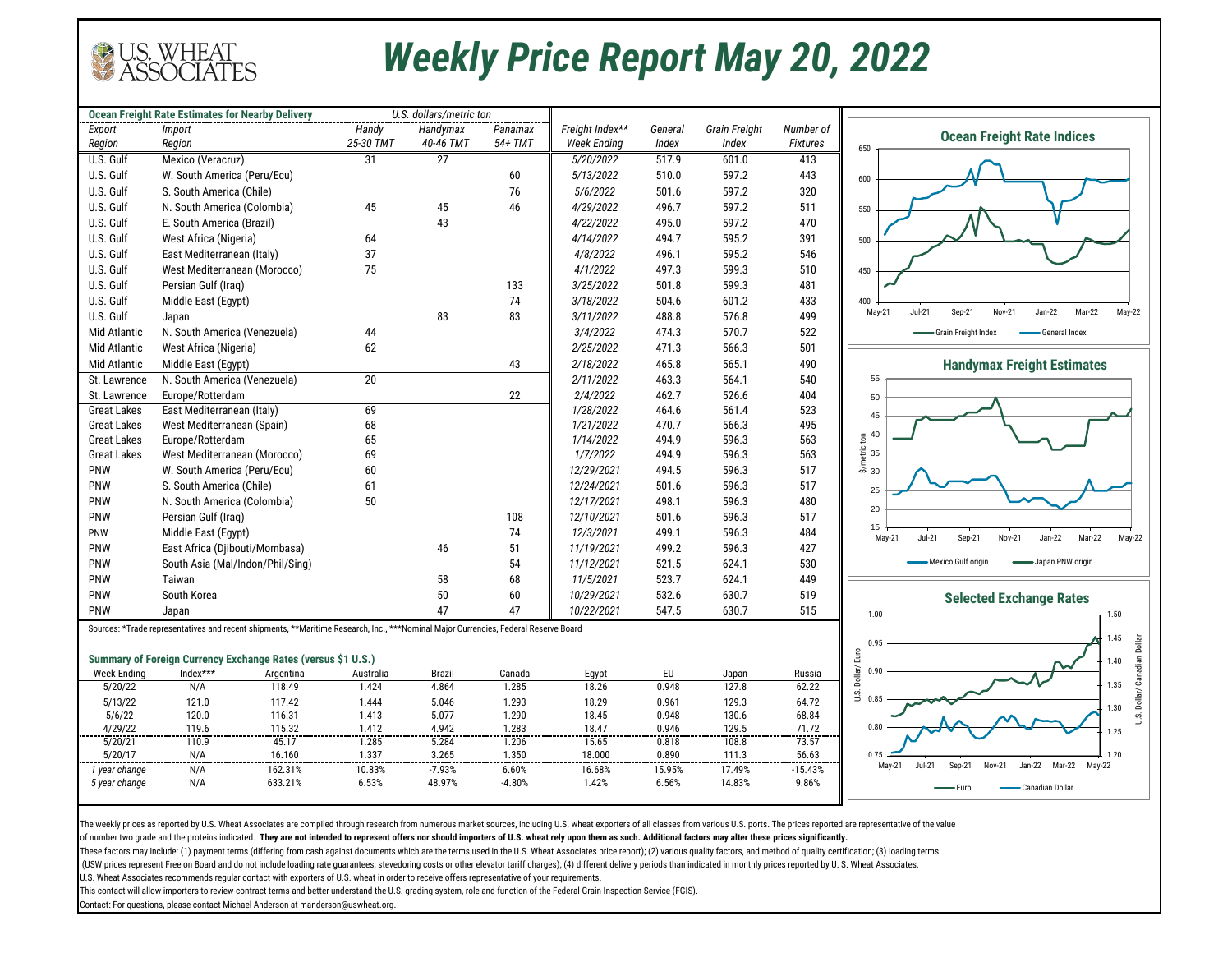Weekly Price Report May 20, 2022 *Weekly Price Report May 20, 2022*